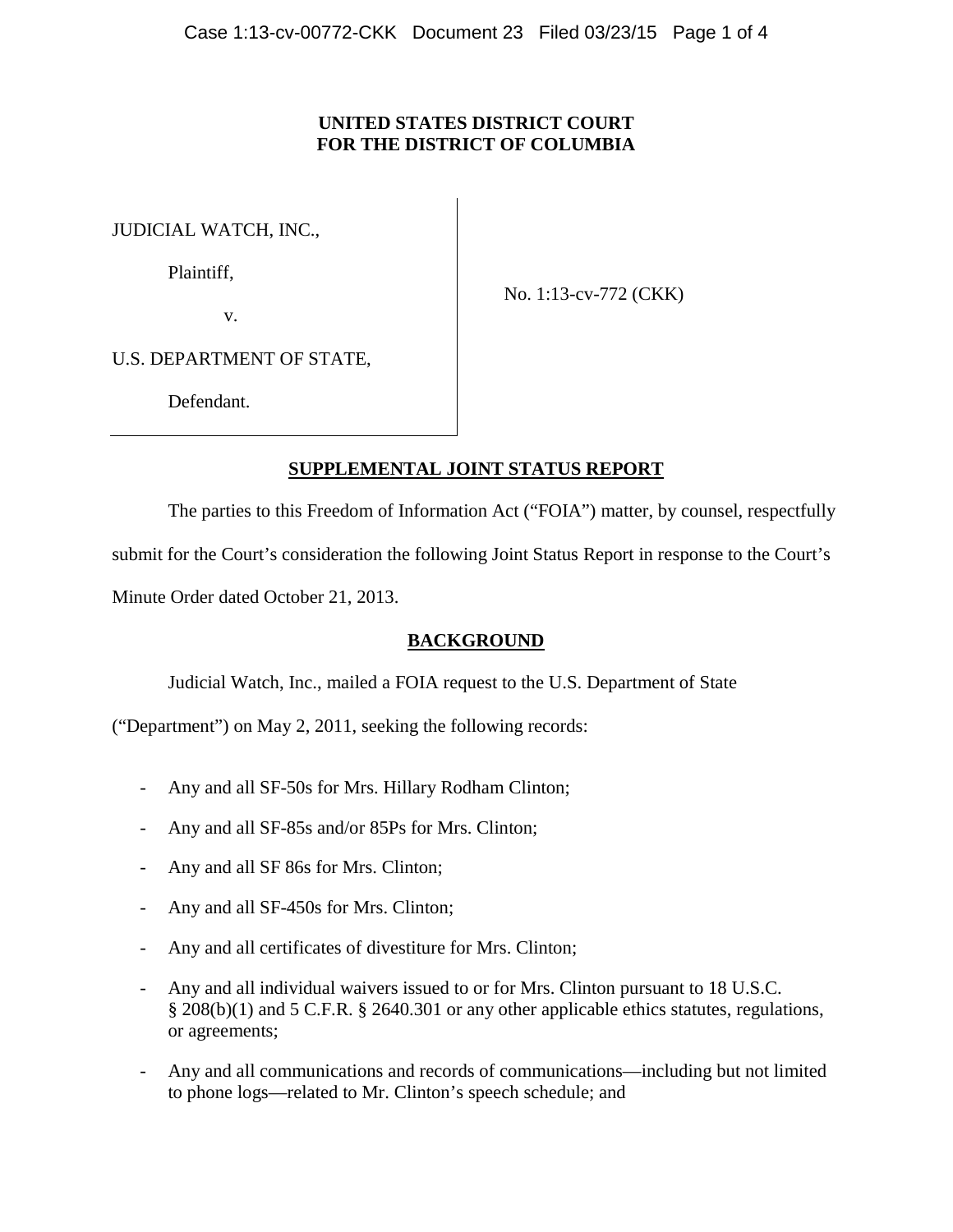- Any and all communications and records of communications—including but not limited to e-mails, fax reports, and phone logs—related to former Mr. Clinton's personal or charitable financial relationships with foreign leaders and governments.

*See* Compl. ¶ 5, ECF No. 1. The Department acknowledged receipt of the request on May 17, 2011, assigning it Case Control Number 201103401. The Department entered the request into its queue of FOIA requests and had begun processing this request when Judicial Watch filed suit on May 28, 2013. The Department answered the complaint on August 12, 2013. *See* Answer, ECF No. 9.

## STATUS OF THE REQUEST

The Department conducted searches of components it determined were reasonably likely to maintain responsive records. Out of an abundance of caution and in an effort to limit the need for additional briefing in this particular case, the Department has determined that it will conduct a supplemental search of additional email accounts within the Office of the Executive Secretariat ("Executive Secretariat Emails").

Additionally, plaintiff recently inquired about the emails provided by former Secretary Clinton to the Department of State. Given the considerable public interest generally in the emails provided by former Secretary Clinton to the Department of State ("Former Secretary Clinton Emails"), the Department of State plans to review the collection for public release, consistent with the FOIA, and to make the documents available to the public by posting them on a Department website. This will make the maximum number of records available in the shortest amount of time, and will be considerably more efficient than reviewing the documents piecemeal in response to subject-specific FOIA requests. Once the collection has been posted, the Department will search it for records responsive to plaintiff's request.

2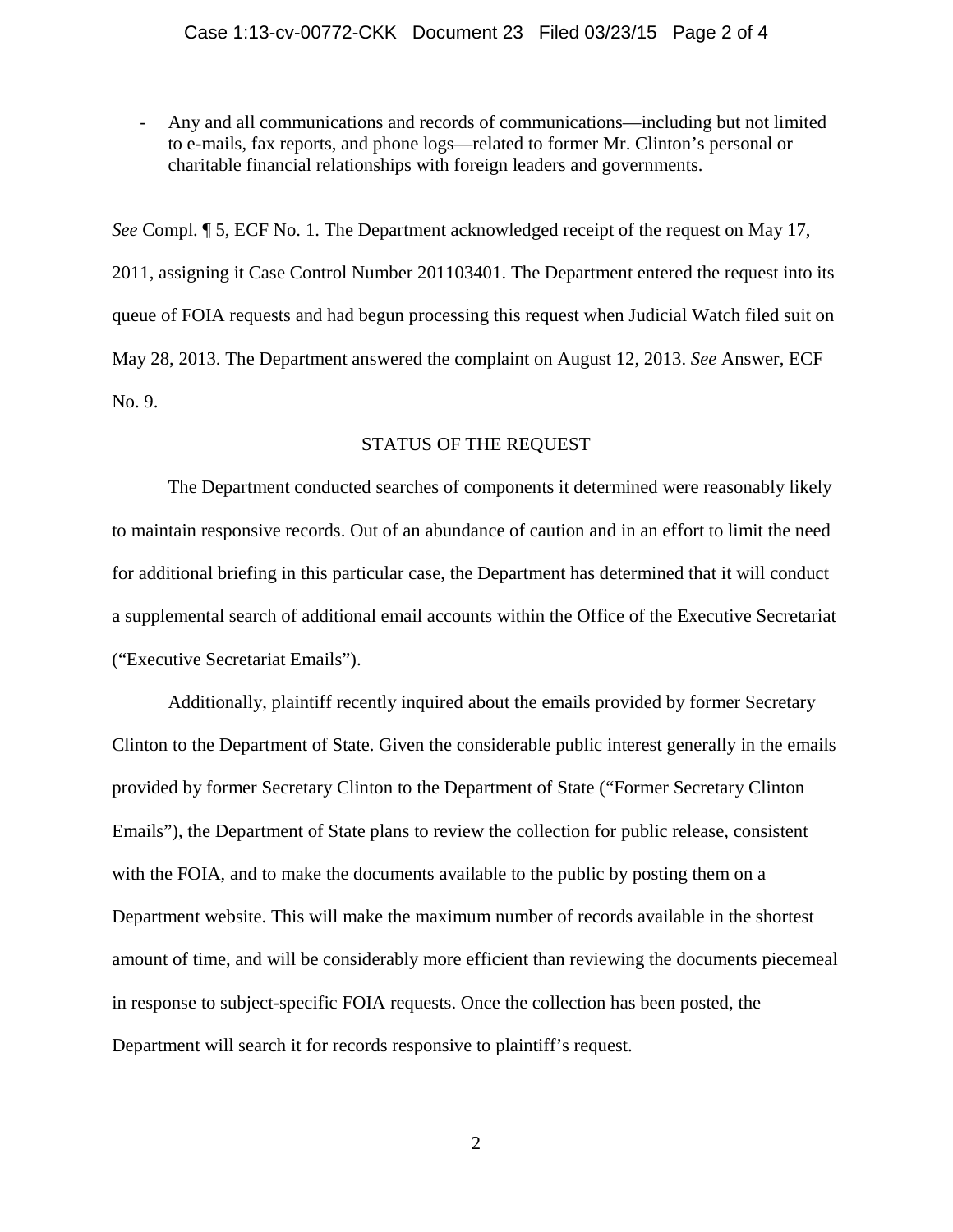### Case 1:13-cv-00772-CKK Document 23 Filed 03/23/15 Page 3 of 4

Defendant has needed a significant amount of time to process records responsive to plaintiff's FOIA request and to determine which documents are responsive and what portions of the documents are exempt from release under the FOIA. Among other things, some of the potentially responsive information is protected from disclosure by statute, and some has required consultation with third parties.

The parties agreed that the Department would begin rolling productions of material that it determines to be releasable 60 days after entry of the Court's August 23, 2013 Minute Order. To the extent the material in question has been releasable under the FOIA, the Department began releasing non-exempt documents and portions thereof on October 21, 2013, and has continued making releases responsive to plaintiff's FOIA request on a rolling basis every six weeks thereafter. The Department's most recent release occurred on March 23, 2015. As stated above, the Department anticipates performing a supplemental search of the Executive Secretariat Emails.

#### SCHEDULE

There may or may not be a need for summary judgment briefing in this case. If such a need arises, the parties will submit a proposed briefing schedule. In the meantime, the parties are prepared to file an additional supplemental joint status report on or before 90 days after entry of the Scheduling Order. A proposed Scheduling Order accompanies this Joint Status Report.

3